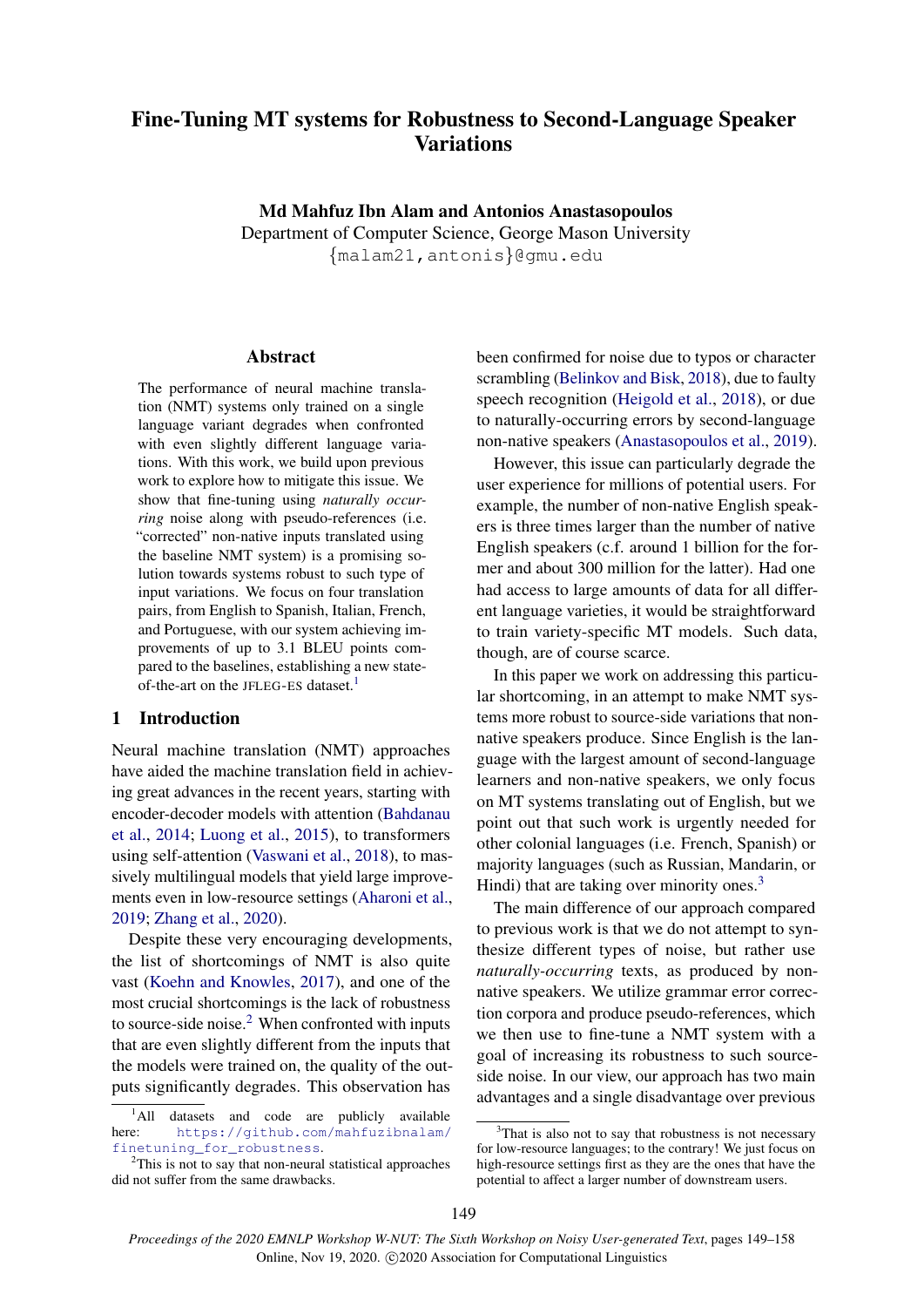works. First, the types of *realistic* "non-native-like" noise that can be synthesized are limited, covering among others typos or simple morphological or syntactic mistakes [\(Belinkov and Bisk,](#page-7-2) [2018;](#page-7-2) [Cheng et al.,](#page-7-4) [2018;](#page-7-4) [Anastasopoulos et al.,](#page-7-3) [2019;](#page-7-3) [Tan et al.,](#page-9-2) [2020,](#page-9-2) et alia) but not covering the interplay between all these or any other higher level issues (e.g. word choice). Our approach has the potential to handle a larger spectrum of language variation, as it appears in naturally occurring data. Second, our choice of fine-tuning, rather than training from scratch as previous works have opted for, leads to lower training times and lower compute needed for similar improvements on robustness. The main drawback of our approach lies in the need for corrected (or "normalized") versions of "noisy" non-native sentences, but we take solace in the fact that at least for the majority of the high-resource languages (such as English, French, German, Russian, or Chinese) such datasets already exist. Very briefly, our contributions are summarized here:

- We show that fine-tuning a pre-trained system on noisy source-side data along with pseudoreferences is a viable approach towards NMT robustness to grammar errors and input from non-native speakers.
- We show that fine-tuning of a multilingual NMT system on several languages is also advisable, yielding better performance for a subset of the languages.
- We also discuss the potential of achieving zero-shot robustness, as long as catastrophic forgetting issues can be overcome.

# 2 Related Work

Our work is inspired by and combines two lines of research: (1) robustness studies in NMT and (2) data augmentation.

Robust NMT Making robust models for NMT has recently gained popularity, with Shared Tasks organized in the Conference of Machine Translation [\(Li et al.,](#page-8-3) [2019\)](#page-8-3) and several solutions put forth [\(Berard et al.,](#page-7-5) [2019;](#page-7-5) [Helcl et al.,](#page-8-4) [2019;](#page-8-4) [Post](#page-9-3) [and Duh,](#page-9-3) [2019;](#page-9-3) [Zhou et al.,](#page-9-4) [2019;](#page-9-4) [Zheng et al.,](#page-9-5) [2019,](#page-9-5) et alia). [Liu et al.](#page-8-5) [\(2018\)](#page-8-5); [Karpukhin et al.](#page-8-6) [\(2019\)](#page-8-6) focus on creating black-box methods for making synthetic or natural noises. [Ebrahimi et al.](#page-7-6) [\(2018\)](#page-7-6) use white-box methods and creates adversarial examples for character-level NMT. [Anasta](#page-7-3)[sopoulos et al.](#page-7-3) [\(2019\)](#page-7-3) show that including noisy

synthetic data in the training data can increase the model's robustness without sacrificing performance on clean data, an approach that [Tan et al.](#page-9-2) [\(2020\)](#page-9-2) extend to more NLP tasks.

While these approaches are indeed meritorious and indeed improve a model's robustness, we argue that one needs to use *natural* noise instead, on account of two phenomena. The first is language change: the different variations that the models will have to contend with are not static, but rather constantly changing at an ever-increasing pace. Second, and perhaps a partial direct consequence of the first point, one cannot rely on synthetic examples to properly capture the wide variety of naturallyoccurring variations. Besides, if one could properly model noise creation, they could also similarly model the inverse problem adequately, namely remove said noise, in which case a noise-removing preprocessing step would be most likely suffiecient to tackle the issue.

On working with real-world noise, the approach of [Michel and Neubig](#page-8-7) [\(2018\)](#page-8-7) is the most similar to ours. They collected "noisy" English, French, and Japanese sentences from Reddit, created translations, and split their dataset (MTNT) into train, development, and test, ranging from 5 to 36 thousand training examples. To build robust NMT systems, they first train a model on standard clean data and then fine-tune it on the training portion of MTNT using techniques from domain adaptation. The main difference between this worthy effort and our approach is two-fold. First, our approach does not require gold translations of the noisy inputs, which can be expensive and hard to collect, but we instead rely on the abundance of corrected second-language learner data (which we use to create pseudo-references, see §[3\)](#page-2-0). Second, we attest that Reddit language translation is much closer to a domain adaptation scenario, and includes additional noise types that are not pertinent to non-native language translation such as emoji, Reddit jargon such us "upvote" or "gild", and internet slang such as "tbh" and "smh".[4](#page-1-0)

On working with pseudo-references, the approach of [Cheng et al.](#page-7-7) [\(2019a\)](#page-7-7) is the most similar to ours. They use ASR corpora to create synthetic ASR-induced noise and try to make NMT system more robust to this type of noise. As speech-to-transcription-to-translation datasets are

<span id="page-1-0"></span><sup>&</sup>lt;sup>4"</sup>tbh" stands for "to be honest" and "smh" for "shake my head".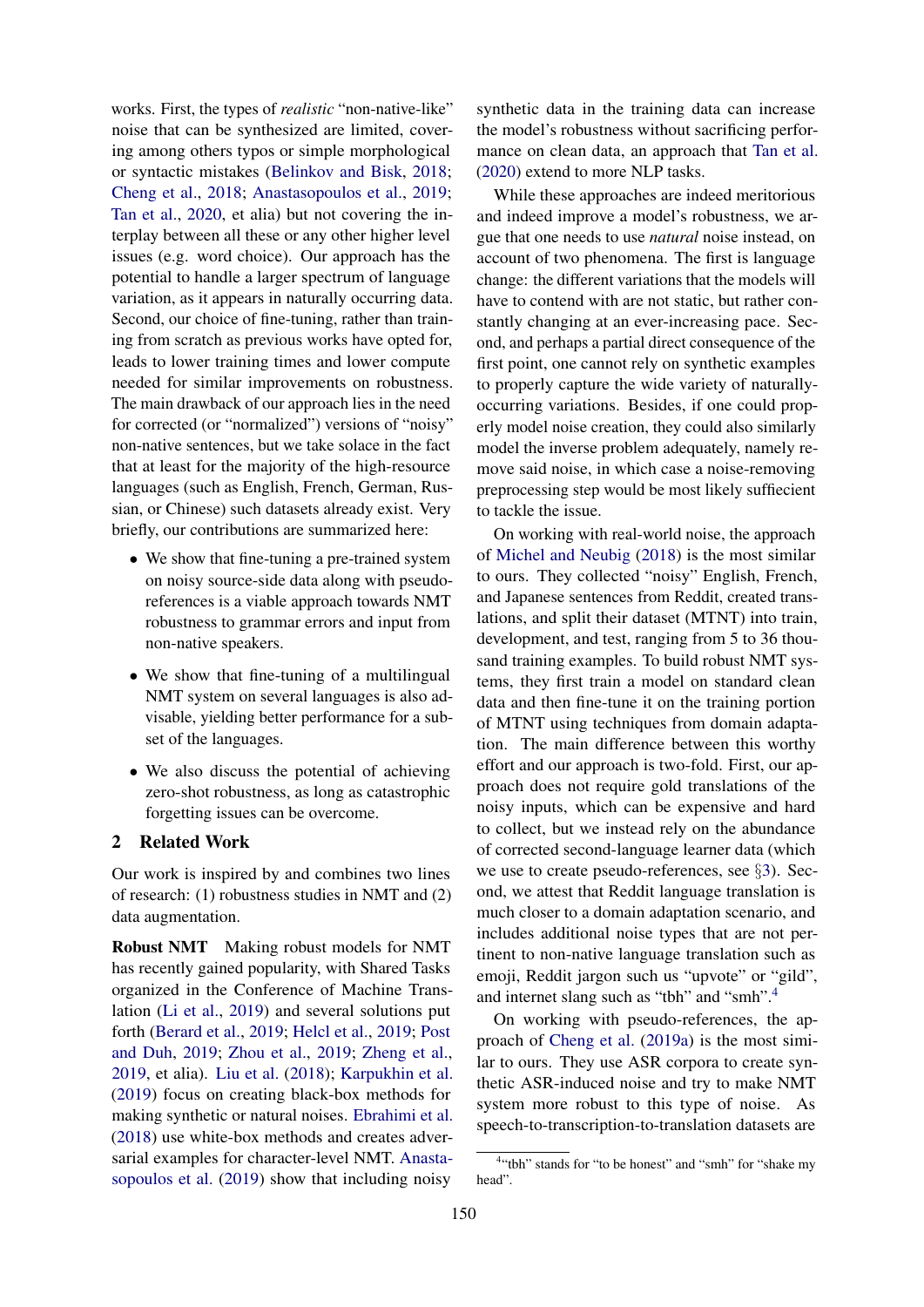very costly to produce, they use standard speechto-transcription datasets instead. They translate the gold transcription data set to get translation pseudoreferences. Then they jointly train the model on noisy source transcription using the pseudoreference translations as the target.

Data Augmentation Data augmentation techniques have become increasingly popular for MT and other NLP tasks, from back-translation of monolingual data [\(Sennrich et al.,](#page-9-6) [2016\)](#page-9-6) to counterfactual augmentation to address gender bias issues [\(Zmigrod et al.,](#page-9-7) [2019,](#page-9-7) et alia). For our purposes, we will focus on data augmentation techniques aimed at increasing NMT robustness.

Simple perturbations typically used include the infusion of character-level noise (e.g. character scrambling [\(Heigold et al.,](#page-8-2) [2018\)](#page-8-2) or typos [\(Be](#page-7-2)[linkov and Bisk,](#page-7-2) [2018\)](#page-7-2)) or word order scrambling [\(Sperber et al.,](#page-9-8) [2017\)](#page-9-8). [Cheng et al.](#page-7-4) [\(2018,](#page-7-4) [2019b\)](#page-7-8) propose a gradient based method to attack the translation model with adversarial source examples, but there's not guarantee that the adversarial attack results in realistic noise [\(Michel et al.,](#page-8-8) [2019a\)](#page-8-8). [Anastasopoulos et al.](#page-7-3) [\(2019\)](#page-7-3) add specific types of errors (such as subject-verb agreement or determiner errors) on the source-side of parallel data, while [Tan et al.](#page-9-2) [\(2020\)](#page-9-2) specifically perturb the inflectional morphology of words to create adversarial examples and show that adversarial finetuning them for a single epoch significantly improves robustness. Our work is highly motivated from these last two works, but instead of creating synthetic perturbed adversarial examples we use real noisy examples.

#### <span id="page-2-0"></span>3 Fine-tuning for Robustness

Our goal is to achieve robustness to source-side variations that are similar to the mistakes that nonnative English speakers make. To do so, we will utilize state-of-the-art pretrained systems and finetune them using pseudo-references over corpora that include *real-world* noise. The general outline of our approach is straightforward:

- 1. Start with a English-to-X NMT system pretrained on any available data.
- 2. Obtain an English Grammar Error Correction dataset, which provides tuples  $(x, \tilde{x})$  of original and corrected sentences.
- 3. Translate the corrected sentences obtaining pseudo-references  $\tilde{\mathbf{y}} = \text{NMT}(\tilde{\mathbf{x}})$ .

4. Fine-tune the NMT system on  $(x, \tilde{y})$  pairs.

Notation Throughout this work, we use the notation of [Anastasopoulos](#page-7-9) [\(2019\)](#page-7-9) to denote different types of data:

- x: the original, noisy, potentially ungrammatical English sentence. Its tokens will be denoted as  $x_i$ .
- $\tilde{x}$ : the English sentence with the correction annotations applied to the original sentence x, which is deemed fluent and grammatical. Again, its tokens will be denoted as  $\tilde{x}_i$ .
- $\tilde{y}$ : the output of the NMT system when  $\tilde{x}$  is provided as input (tokens:  $\tilde{y}_j$ ). This will be our pseudo-reference for fine-tuning or evaluation.

For the sake of readability, we use the terms grammatical errors, noise, or edits interchangeably. In the context of this work, they will all denote the annotated grammatical errors in the source sentences  $(x)$ .

Data There are many publicly available corpora for non-native English that are annotated with corrections, which have been widely used for the Grammar Error Correction tasks [\(Bryant et al.,](#page-7-10) [2019\)](#page-7-10). We specifically use NUCLE [\(Dahlmeier](#page-7-11) [et al.,](#page-7-11) [2013\)](#page-7-11), FCE [\(Yannakoudakis et al.,](#page-9-9) [2011\)](#page-9-9), and Lang-8 [\(Tajiri et al.,](#page-9-10) [2012\)](#page-9-10) for creating the pseudo-references. For evaluation we use the JF-LEG dataset [\(Napoles et al.,](#page-8-9) [2017\)](#page-8-9) and its accompanying Spanish translations in the JFLEG-ES dataset [\(Anastasopoulos et al.,](#page-7-3) [2019\)](#page-7-3).

The NUS Corpus of Learner English (NUCLE) contains essays written by Singaporean students. It is generally considered the main benchmark for GEC. This dataset consists of 21.3K sentences. The First Certificate in English corpus (FCE) is also made of essays, written by learners who were sitting the English as Second or Other Language (ESOL) examinations. We use the publicly available version, which includes 17.6K sentences.

Lang-8 is a slightly different dataset than the previous two datasets. This dataset was built from user-provided corrections in an online learner forum. In comparison to the others, this dataset is much larger, consisting of 149.5K sentences. However, this datasets' error domain is very versatile. It does not consist any test and validation set.

The JHU FLuency-Extended GUG corpus (JFLEG) is a small corpus of only 1.3K sentences,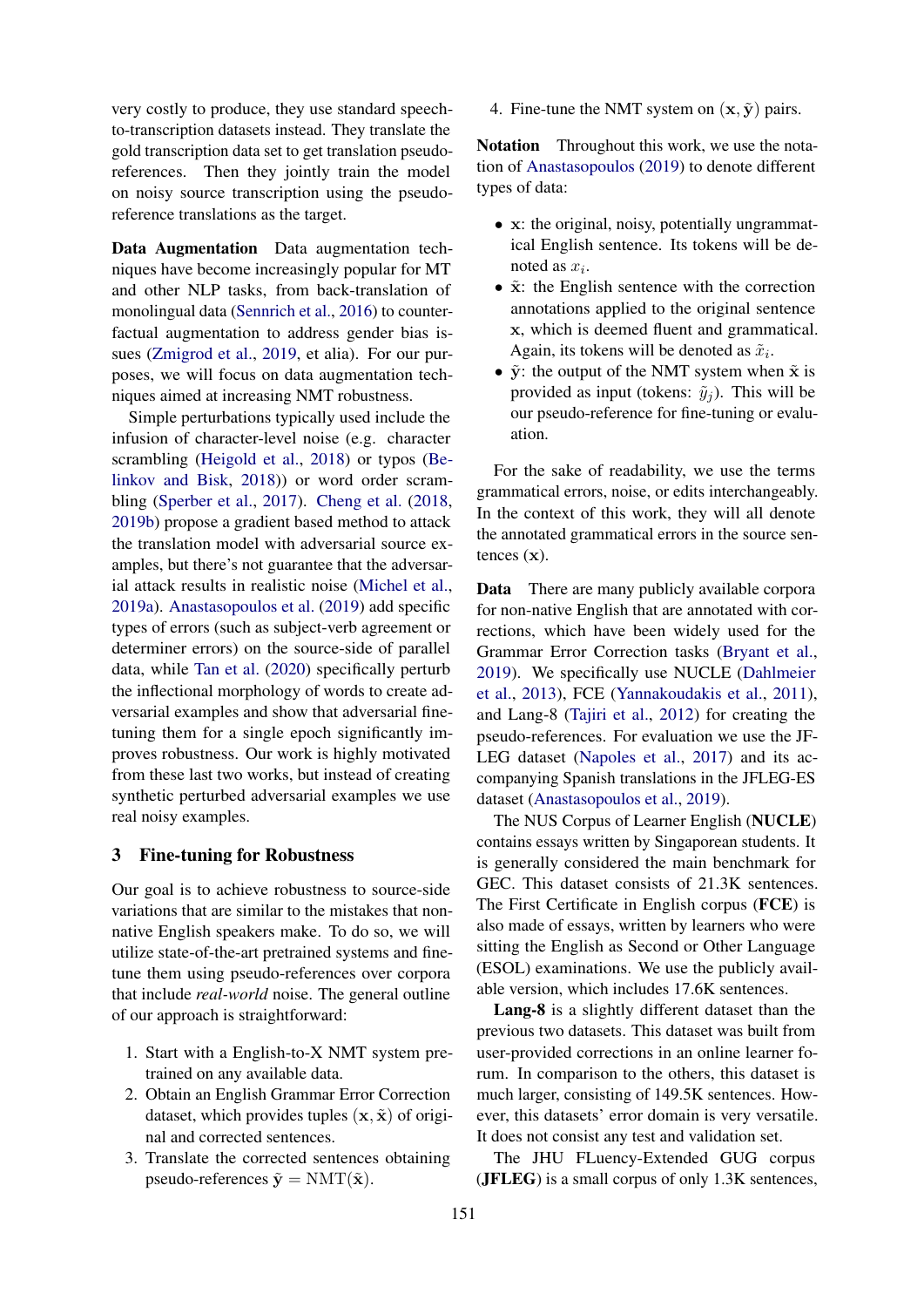intended only for evaluation. It has an unique character that is different from other datasets, as it contains correction annotations that include extended fluency edits rather than just minimal grammatical ones.

The JFLEG corpus was translated into Spanish by [Anastasopoulos et al.](#page-7-3) [\(2019\)](#page-7-3) to create the JFLEG-ES corpus, which provides gold-standard Spanish translations for every JFLEG sentence.

Evaluation In cases where we have access to human references, we can simply evaluate with reference-based metrics (e.g. BLEU [\(Papineni](#page-8-10) [et al.,](#page-8-10) [2002\)](#page-8-10)). Unfortunately, we only have references for the JFLEG-ES dataset in Spanish.

For all other datasets and languages, we treat the translations of the corrected clean English sources as pseudo-references, and use the metrics from [\(Anastasopoulos,](#page-7-9) [2019\)](#page-7-9): Robustness Score (RB), f-BLEU, f-METEOR, and Noise Ratio (NR).

Robustness Score (RB) is defined as the percentage of translations of noisy sentences that are *exactly the same* as the translation of the respective corrected sentence.

f-BLEU and f-METEOR are slight modification of the popular BLEU and METEOR metrics. The only difference is that they use pseudoreferences instead of true human-created ones, and hence are referred to as faux BLEU and faux ME-TEOR. In our case, the pseudo-references are the translations of the corrected sentence.

Target-Source Noise Ratio (NR) is the ratio between the target- and source-side BLEU score between noisy and corrected sentences. All other measures do not take into consideration how large are the source-side differences. The intuition behind this metric is that if there is minimal perturbation  $d(\mathbf{x}, \tilde{\mathbf{x}})$  on the input side then there should be minimal reflection on the target side perturbation  $d(\mathbf{y}, \tilde{\mathbf{y}})$  as well. NR is computed as:

$$
NR(\mathbf{x}, \tilde{\mathbf{x}}, \mathbf{y}, \tilde{\mathbf{y}}) = \frac{d(\mathbf{y}, \tilde{\mathbf{y}})}{d(\mathbf{x}, \tilde{\mathbf{x}})} = \frac{100 - BLEU(\mathbf{y}, \tilde{\mathbf{y}})}{100 - BLEU(\mathbf{x}, \tilde{\mathbf{x}})}
$$

### 4 Experiments and Results

We name our models in a way that is convenient to understand. Our models are named as such: dataset language; e.g. the NUCLE ES model will refer to the model fine-tuned on the NUCLE dataset for Spanish language. We will overload the naming convention to also refer to datasets in the same way, e.g. the NUCLE ES dataset.

Experimental Details All data are tokenized and true-cased using the Moses tools [\(Koehn](#page-8-11) [et al.,](#page-8-11) [2007\)](#page-8-11).We use the SentencePiece [\(Kudo and](#page-8-12) [Richardson,](#page-8-12) [2018\)](#page-8-12) toolkit to split the sentences into sub-words. We use the unigram language model algorithm of the toolkit with 65,000 operations. We filter the fine-tuning dataset so that sentence length is capped at 80 words.

Target Side Creation Given the recent success and promise of massively multilingual systems [\(Johnson et al.,](#page-8-13) [2016;](#page-8-13) [Firat et al.,](#page-7-12) [2016\)](#page-7-12), we use as our original model the OPUS-MT multilin-gual Romance model<sup>[5](#page-3-0)</sup> [\(Tiedemann and Thottin](#page-9-11)[gal,](#page-9-11) [2020\)](#page-9-11), trained using Marian NMT [\(Junczys-](#page-8-14)[Dowmunt et al.,](#page-8-14) [2018\)](#page-8-14) within the HuggingFace's Transformers library [\(Wolf et al.,](#page-9-12) [2019\)](#page-9-12). For every dataset we pass source sentences (both original and corrected versions) and obtain target side sentences. Then we use the corrected target side sentences as our ground truth for fine-tuning the same model.

Transformer Model Details We use a transformer architecture as they have shown to be much superior to recurrent architectures. We use HugginFace's Transformers' BartForConditionalGeneration as our model and tokenizer. This model uses 12 layers, 16 attention heads, the embedding dimension is 1024, and positional feed-forward dimension is 4096. Dropout is set to 0.1. We use the same learning rate schedule as in [\(Vaswani et al.,](#page-9-13) [2017\)](#page-9-13) with 500 warm-up steps but only decay the learning rate until it reaches  $3 * 10^{-5}$ . We fine-tune our models on a V100 GPU for a maximum of 100 epochs (although best validation set performance is reached around 20 to 25 epochs). For testing we use the model with the best performance on the validation dataset. Our validation check interval is set to 0.2.

Evaluation We use METEOR [\(Denkowski and](#page-7-13) [Lavie,](#page-7-13) [2014\)](#page-7-13) to calculate the f-METEOR scores. We calculate BLEU and f-BLEU scores using Sacrebleu [\(Post,](#page-9-14) [2018\)](#page-9-14). We compute statistical significance with paired bootstrap resampling [\(Koehn,](#page-8-15) [2004\)](#page-8-15).

Results on English-Spanish We first discuss the results on the JFLEG-ES test set, which is the only dataset with human gold references.

The performance of our systems on the JFLEG-ES test set, as measured by detokenized BLEU is

<span id="page-3-0"></span><sup>5</sup> name: Helsinki-NLP/opus-mt-en-ROMANCE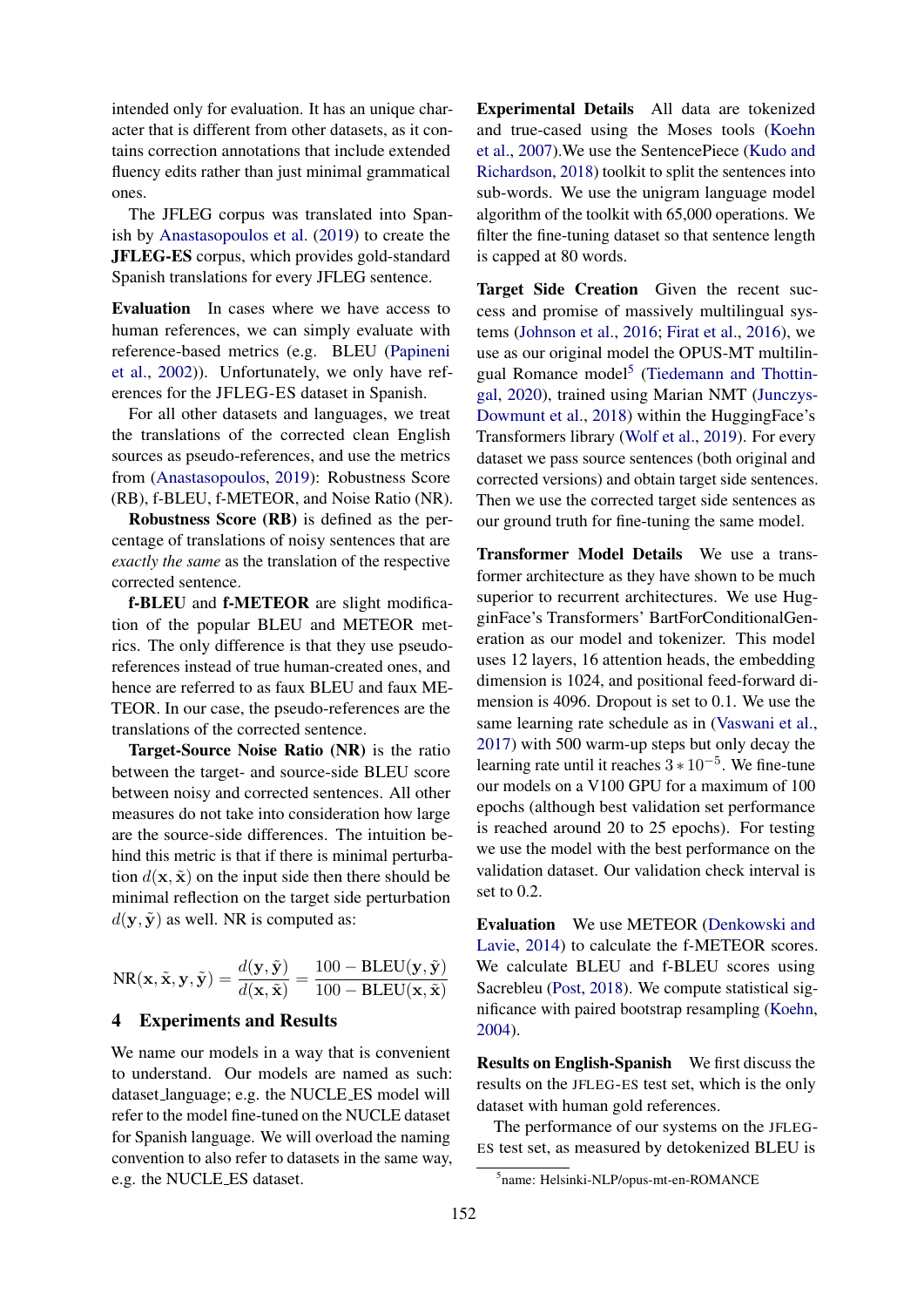<span id="page-4-0"></span>

|                                 | $en \rightarrow es$ BLEU |              |         |
|---------------------------------|--------------------------|--------------|---------|
| System                          | $Clean^{\dagger}$        | <b>Noisy</b> | Л       |
| (Anastasopoulos et al., 2019)   | 27.80                    | 26.80        | $-1.00$ |
| Helsinki-NLP/opus-mt-en-ROMANCE | 30.14                    | 28.04        | $-2.10$ |
| -fine-tuned on:                 |                          |              |         |
| <b>NUCLE</b>                    | 27.89                    | 26.62        | $-1.27$ |
| FCE                             | 26.93                    | 25.54        | $-1.39$ |
| Lang-8                          | 28.85                    | 28.20        | $-0.65$ |
| all noisy in Spanish            | 29.37                    | $31.14*$     | 1.77    |
| all noisy in all four languages | 28.16                    | 29.04        | 0.88    |
| all clean in Spanish            | 30.39                    | 27.83        | $-2.56$ |

Table 1: Translation quality (BLEU scores) on the JFLEG ES data-set. †: average over 4 corrected sentences as input to the translation model. \*statistically significantly better than the baseline, with  $p < 0.05$ .

<span id="page-4-1"></span>

| System                                                               | Sentence                                                                                                                                                                                                                                                                   | <b>BLEU</b> |
|----------------------------------------------------------------------|----------------------------------------------------------------------------------------------------------------------------------------------------------------------------------------------------------------------------------------------------------------------------|-------------|
| Source (original)<br>OPUS-MT output<br>Finetuned output<br>Reference | it has some problems that <i>it</i> can effect <i>to humens</i> .<br>tiene algunos problemas que <i>puede</i> afectar a los <i>humens</i> .<br>tiene algunos problemas que pueden afectar a los humanos.<br>esto tiene algunos problemas que pueden afectar a los humanos. | 47<br>89    |
| Source (original)<br>OPUS-MT output<br>Finetuned output<br>Reference | last month, I needed to buy <i>digtal-camera</i> .<br>el mes pasado, necesitaba comprar <i>digtal-camera</i> .<br>el mes pasado, necesitaba comprar una cámara digital.<br>el mes pasado necesitaba comprar una cámara digital.                                            | 26<br>66    |

Table 2: Examples (cherry-picked) of sentences with high BLEU improvement after fine-tuning (English-Spanish on the the JFLEG-ES dataset).

summarized in Table [1.](#page-4-0) The "Clean" column refers to an average BLEU score over the four versions of source-side corrections provided by the JFLEG dataset, the "Noisy" column reports results with the original sentences as input, and the last column presents the difference  $(\Delta)$  between the two.

The first thing to note is that the multilingual OPUS-MT model outperforms the previously published results of [Anastasopoulos et al.](#page-7-3) [\(2019\)](#page-7-3) by more than 2 BLEU points on both clean and noisy settings. This is unsurprising, if one considers that the OPUS-MT model has been trained on an order of magnitude more English-Spanish data (about 25x), and it has in addition been trained on other related Romance languages. However, we should also note that the difference of the two models is imbalanced: the improvement from all these additional data is +2.3 BLEU points when evaluated on clean data, but only +1.2 BLEU points when evaluated on the noisy pairs. This outlines the importance of evaluating MT systems not only on clean

data but also on other language variants. Although imbalanced these improvements are significant and hence we treat our multilingual OPUS-MT model as the baseline in all following discussions.

Fine-tuning on individual datasets yields inconsistent results, with the BLEU score changing from  $-2.5$  to  $+0.16$ . The highest drop is observed when fine-tuning on FCE; this is reasonable as JFLEG and FCE include errors on quite different domains [\(Napoles et al.,](#page-8-9) [2017\)](#page-8-9). This ablation allows us to identify Lang-8 as perhaps the most appropriate single dataset for this kind of tasks, most likely due to its size and diversity of errors and domains.

Using all available datasets, however, is significantly better. We find that our model performs particularly well when fine-tuned on pseudoreferences from all corpora (the "all noisy in Spanish" model (sixth row) that is a concatenation of all the datasets in Spanish). We observe a 3.1 BLEU improvement for noisy data, while suffering a small decrease (0.8 BLEU points) on clean data. The dif-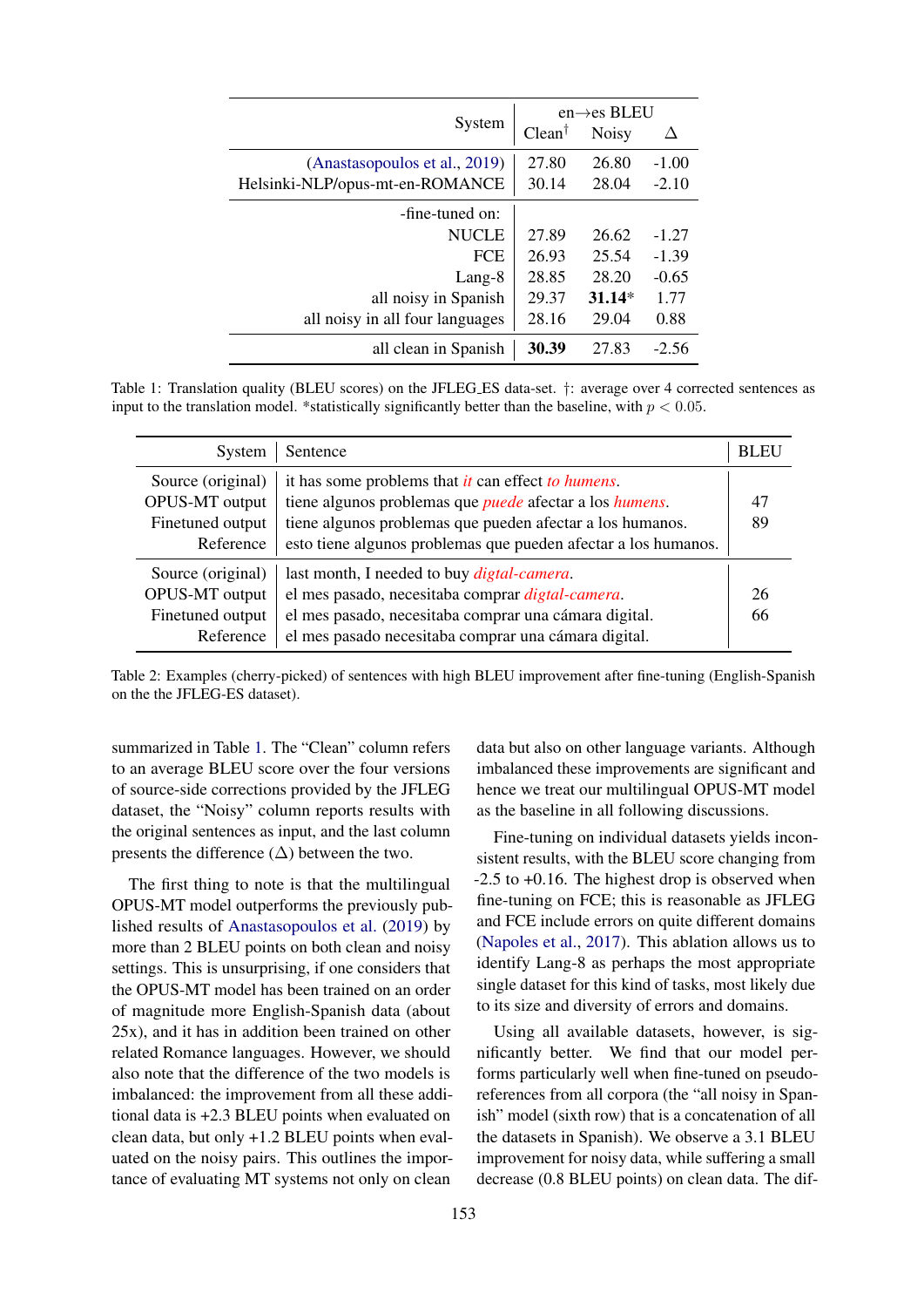<span id="page-5-1"></span>

| $en \rightarrow x$ | system         | <b>RB</b> | f-BLEU<br>noisy (clean) | <b>f-METEOR</b> | <b>NR</b> |
|--------------------|----------------|-----------|-------------------------|-----------------|-----------|
| Spanish            | original       | 9.56      | 62.61(99.1)             | 0.79            | 0.99      |
|                    | adapted on es  | 24.45     | $69.88* (81.76)$        | 0.84            | 0.69      |
|                    | adapted on all | 24.76     | $69.92*(75.81)$         | 0.83            | 0.68      |
| Italian            | original       | 9.40      | 59.06 (99.32)           | 0.70            | 1.08      |
|                    | adapted on it  | 34.48     | 84.64* $(81.54)$        | 0.87            | 0.46      |
|                    | adapted on all | 23.35     | $67.71*(75.14)$         | 0.76            | 0.72      |
| French             | original       | 10.32     | 61.96 (99.16)           | 0.77            | 1.00      |
|                    | adapted on fr  | 43.02     | $87.30*(83.12)$         | 0.90            | 0.31      |
|                    | adapted on all | 22.22     | $67.80* (74.38)$        | 0.78            | 0.73      |
| Portuguese         | original       | 9.20      | 61.12(99.01)            | 0.72            | 1.02      |
|                    | adapted on pt  | 24.29     | $68.61* (81.60)$        | 0.77            | 0.70      |
|                    | adapted on all | 24.00     | $69.36*(76.47)$         | 0.77            | 0.69      |

Table 3: Translation robustness evaluation (multiple metrics) for English to four Romance language translation. Adaptation significantly increases the Robustness percentage as well as f-BLEU. \*statistically significantly better than the "original" baseline, with  $p < 0.05$ .

ferent datasets cover different types of errors and domains, and as a result the fine-tuning process does not get biased by a single type of domain.

The second-to-last row ("all noisy in all four languages") reports results when pseudo-references in all four experimental MT directions (EN to ES,FR,IT,PT) are used in the fine-tuning process of our multilingual model. In this case, we still observe 1 BLEU improvement over the noisy data, compared to the baseline, but the performance on clean data is further degraded.

Last, it was crucial to examine whether the improvements we obtained are due to our fine-tuned models becoming indeed more robust to errors, as opposed to adapting to the domain and other characteristics of the datasets we train and evaluate on. In the last row ("all clean in Spanish") we present the results following fine-tuning the models with the *corrected* sentences as inputs.<sup>[6](#page-5-0)</sup> We confirm that indeed our model improves slightly on the clean data, but its performance does not improve on the noisy inputs. Hence, we can conclude that the effect of domain adaptation is minimal, and our fine-tuned model has indeed learn to deal with non-standard inputs.

Table [2](#page-4-1) displays a couple of sentences where our fine-tuned system produces more fluent outputs that then pre-trained system, properly han-

dling the source-side noise. The mistakes in the English source sentence and the MT outputs are highlighted with *red italics*. In the first example (top) our system can handle the typo "digtal" and correctly translate it as "digital." In the second example (bottom) our system, in addition to handling the typo "humens", it also correctly inflects the verb "pueden" (third person, plural) to agree with its subject, while the pretrained model produces an ungrammatical Spanish output (the verb "puede" is in third person singular and does not agree with its subject).

Results on other ROMANCE language In this section we report results obtained with the model fine-tuned on pseudo-references from all datasets for each of the four languages, as they were consistently better than any single-dataset fine-tuning approach. Table [3](#page-5-1) presents the scores with all four evaluation metrics on all four En-to-X translation directions. For each language, we compare three models: the pre-trained one, one fine-tuned on pseudo-references for the respective language only, and one fine-tuned on all four languages simultaneously.

As we don't have human references for the other languages except Spanish, we use the Robustness Score, faux-BLEU, faux-METEOR, and Target-Source Noise Ratio metrics. As showcased by Table [3,](#page-5-1) in every language our approach yields a minimum of 7 f-BLEU points improvement over

<span id="page-5-0"></span><sup>&</sup>lt;sup>6</sup>This would amount to a straightforward case of selftraining, since it the target outputs were produced by the model itself prior to fine-tuning.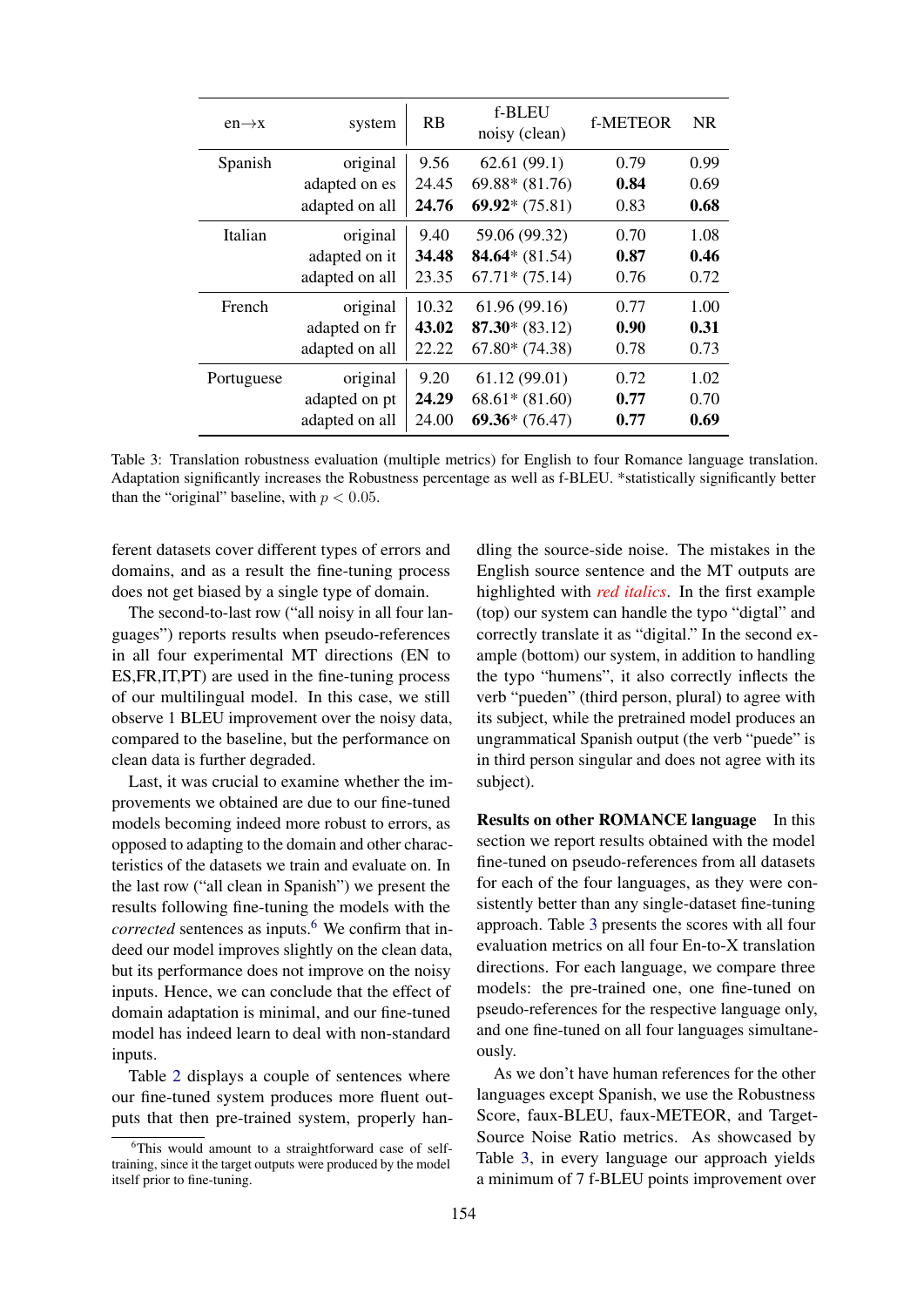the original system when trained on that single language. In Italian and French, the improvement is particularly significant of at least 25 f-BLEU points. We have also listed the f-BLEU for clean test set which shows that the f-BLEU score decreased giving us assurance that the model is learning to be robust on noisy data. Also 75-80 BLEU score is still very significant.

The f-METEOR scores indicate similar trends. It is worth noting, though, that the differences between the original and the fine-tuned systems are less pronounced. We attribute this difference to the fact that most output differences are generally small local changes (e.g. on the inflection of a verb or a noun), which METEOR's paraphrase matching considers to be quite similar.

The Robustness Scores (RB) are also revealing: when the original system only returned the same output for the potentially noisy original sentence and the corrected one about 10% of the time, after fine-tuning all systems return the same outputs more than 24% of the time, reaching a RB score of more than 43% for French.

The Noise Ratio (NR) allows us to inspect if we actually manage to create a system that reduces the noise or not. An NR of less than 1 means that indeed our system reduces the source-side noise in its output, while a NR higher than one implies that the system amplifies the source-side differences (the lower NR the better). The pre-trained system consistently produces an NR of around 1, meaning that even though it does not amplify noise, it also does not reduce it. In comparison, our adapted models manage to reduce the source-side noise, with scores significantly lower than 1.

Can we achieve zero-shot robustness? An intriguing question that arose during our experiments, was whether one could fine-tune a multilingual system for robustness on only one language (e.g. Spanish) and consequently make the system more robust not only in that language but also in the other languages supported by the system. This avenue would significantly increase the value of not only our approach but also of the original multilingual systems: perhaps the community might eventually have access to large collections of true reference translations of non-native English, which would allow us to train systems robust to such sourceside variations. Such datasets are unlikely to be available in multiple languages, though, hence the need for a way to improve a multilingual system's

<span id="page-6-0"></span>

|            | Finetune on: $\vert$ en $\rightarrow$ es BLEU |  |
|------------|-----------------------------------------------|--|
| Italian    | 5.04                                          |  |
| French     | 10.02                                         |  |
| Portuguese | 3.86                                          |  |

Table 4: Simple finetuning on only a single language leads to catastrophic forgetting of the other languages, as the low translation quality (BLEU scores) on the JF-LEG ES data-set show.

robustness using single-language data.

We attempt a first step towards this direction, by evaluating on English-Spanish the systems that we fine-tuned solely on English-Italian, English-French, and English-Portuguese. Unfortunately, as outlined in Table [4,](#page-6-0) this simple approach does not work out-of-the-box. Fine-tuning on a single language pair leads to catastrophic forgetting [\(French,](#page-7-14) [1999\)](#page-7-14) of the multilingual abilities of the system. This is a phenomenon commonly observed in continued learning or fine-tuning scenarios [\(Good](#page-7-15)[fellow et al.,](#page-7-15) [2013\)](#page-7-15) as well as on MT domain adaptation scenarios in particular [\(Freitag and Al-](#page-7-16)[Onaizan,](#page-7-16) [2016\)](#page-7-16), for the mitigation of which several approaches have been proposed [\(Lopez-Paz](#page-8-16) [and Ranzato,](#page-8-16) [2017;](#page-8-16) [Thompson et al.,](#page-9-15) [2019;](#page-9-15) [Michel](#page-8-17) [et al.,](#page-8-17) [2019b,](#page-8-17) et alia). As this research direction is beyond the scope of this paper, we leave the application of such approaches for future work.

## 5 Conclusion

In this work, we studied the effect of fine-tuning a NMT model using *real* source-side noise paired with pseudo-references obtained by translating Grammar Error Correction corpora. We confirmed previous works on the utility of training with source-side noise, as it leads to models more robust to non-native English inputs, but also showed that instead of using synthetically-induced noise, we can (a) use real-user data with pseudo-references and (b) fine-tune a pre-trained system, rather than training from scratch. We will release all pseudoreferences and our code upon acceptance. Our approach of fine-tuning a pre-trained system with pseudo-references approach has particular appealing advantages (less training time, no need for costly translation references) and it improves the robustness of MT systems significantly on all language pairs we tested.

For future work, we will explore ways to integrate strategies for avoiding catastrophic forgetting,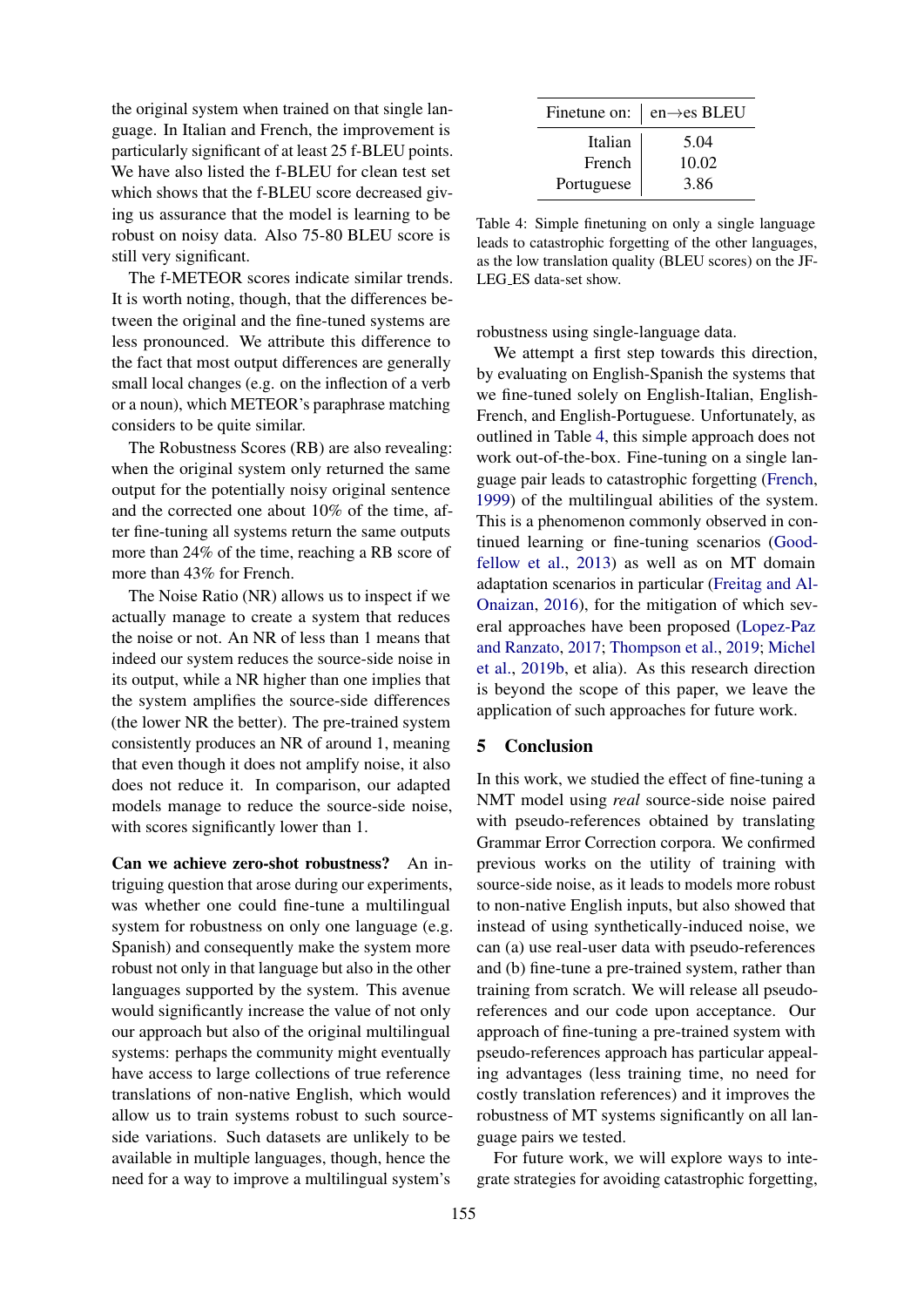in order to achieve *multilingual* robustness without needing to fine-tune a multilingual model on all interested languages, as well as incorporating robustness rewards through reinforcement learning in the fine-tuning process. In addition, we will investigate how the quality of the pseudo-references affects the downstream results, and we also plan to explore the trade-off between language-specific and multilingual fine-tuning.

#### Acknowledgements

The authors want to thank the reviewers for their insightful comments. The first author was funded by a George Mason Computer Science Department's 2020 PhD Research Initiation Award.

#### References

- <span id="page-7-1"></span>Roee Aharoni, Melvin Johnson, and Orhan Firat. 2019. [Massively multilingual neural machine translation.](https://doi.org/10.18653/v1/N19-1388) In *Proceedings of the 2019 Conference of the North American Chapter of the Association for Computational Linguistics: Human Language Technologies, Volume 1 (Long and Short Papers)*, pages 3874–3884, Minneapolis, Minnesota. Association for Computational Linguistics.
- <span id="page-7-9"></span>Antonios Anastasopoulos. 2019. [An analysis of source](https://doi.org/10.18653/v1/W19-4822)[side grammatical errors in NMT.](https://doi.org/10.18653/v1/W19-4822) In *Proceedings of the 2019 ACL Workshop BlackboxNLP: Analyzing and Interpreting Neural Networks for NLP*, pages 213–223, Florence, Italy. Association for Computational Linguistics.
- <span id="page-7-3"></span>Antonios Anastasopoulos, Alison Lui, Toan Q. Nguyen, and David Chiang. 2019. [Neural machine](https://doi.org/10.18653/v1/N19-1311) [translation of text from non-native speakers.](https://doi.org/10.18653/v1/N19-1311) In *Proceedings of the 2019 Conference of the North American Chapter of the Association for Computational Linguistics: Human Language Technologies, Volume 1 (Long and Short Papers)*, pages 3070–3080, Minneapolis, Minnesota. Association for Computational Linguistics.
- <span id="page-7-0"></span>Dzmitry Bahdanau, Kyunghyun Cho, and Yoshua Bengio. 2014. [Neural machine translation by](http://arxiv.org/abs/1409.0473) [jointly learning to align and translate.](http://arxiv.org/abs/1409.0473) Cite arxiv:1409.0473Comment: Accepted at ICLR 2015 as oral presentation.
- <span id="page-7-2"></span>Yonatan Belinkov and Yonatan Bisk. 2018. Synthetic and natural noise both break neural machine translation. In *Proc. ICLR*.
- <span id="page-7-5"></span>Alexandre Berard, Ioan Calapodescu, and Claude Roux. 2019. [Naver labs Europe's systems for the](https://doi.org/10.18653/v1/W19-5361) [WMT19 machine translation robustness task.](https://doi.org/10.18653/v1/W19-5361) In *Proceedings of the Fourth Conference on Machine Translation (Volume 2: Shared Task Papers, Day 1)*, pages 526–532, Florence, Italy. Association for Computational Linguistics.
- <span id="page-7-10"></span>Christopher Bryant, Mariano Felice, Øistein E. Andersen, and Ted Briscoe. 2019. [The BEA-2019](https://doi.org/10.18653/v1/W19-4406) [shared task on grammatical error correction.](https://doi.org/10.18653/v1/W19-4406) In *Proceedings of the Fourteenth Workshop on Innovative Use of NLP for Building Educational Applications*, pages 52–75, Florence, Italy. Association for Computational Linguistics.
- <span id="page-7-7"></span>Qiao Cheng, Meiyuan Fang, Yaqian Han, Jin Huang, and Yitao Duan. 2019a. [Breaking the data barrier:](http://arxiv.org/abs/1909.11430) [Towards robust speech translation via adversarial sta](http://arxiv.org/abs/1909.11430)[bility training.](http://arxiv.org/abs/1909.11430)
- <span id="page-7-8"></span>Yong Cheng, Lu Jiang, and Wolfgang Macherey. 2019b. [Robust neural machine translation with doubly ad](http://arxiv.org/abs/1906.02443)[versarial inputs.](http://arxiv.org/abs/1906.02443) *CoRR*, abs/1906.02443.
- <span id="page-7-4"></span>Yong Cheng, Zhaopeng Tu, Fandong Meng, Junjie Zhai, and Yang Liu. 2018. [Towards robust neural](https://doi.org/10.18653/v1/P18-1163) [machine translation.](https://doi.org/10.18653/v1/P18-1163) In *Proceedings of the 56th Annual Meeting of the Association for Computational Linguistics (Volume 1: Long Papers)*, pages 1756– 1766, Melbourne, Australia. Association for Computational Linguistics.
- <span id="page-7-11"></span>Daniel Dahlmeier, Hwee Tou Ng, and Siew Mei Wu. 2013. [Building a large annotated corpus of learner](https://www.aclweb.org/anthology/W13-1703) [English: The NUS corpus of learner English.](https://www.aclweb.org/anthology/W13-1703) In *Proceedings of the Eighth Workshop on Innovative Use of NLP for Building Educational Applications*, pages 22–31, Atlanta, Georgia. Association for Computational Linguistics.
- <span id="page-7-13"></span>Michael Denkowski and Alon Lavie. 2014. [Meteor uni](https://doi.org/10.3115/v1/W14-3348)[versal: Language specific translation evaluation for](https://doi.org/10.3115/v1/W14-3348) [any target language.](https://doi.org/10.3115/v1/W14-3348) In *Proceedings of the Ninth Workshop on Statistical Machine Translation*, pages 376–380, Baltimore, Maryland, USA. Association for Computational Linguistics.
- <span id="page-7-6"></span>Javid Ebrahimi, Daniel Lowd, and Dejing Dou. 2018. [On adversarial examples for character-level neural](http://arxiv.org/abs/1806.09030) [machine translation.](http://arxiv.org/abs/1806.09030) *CoRR*, abs/1806.09030.
- <span id="page-7-12"></span>Orhan Firat, Kyunghyun Cho, and Yoshua Bengio. 2016. [Multi-way, multilingual neural machine trans](https://doi.org/10.18653/v1/N16-1101)[lation with a shared attention mechanism.](https://doi.org/10.18653/v1/N16-1101) In *Proceedings of the 2016 Conference of the North American Chapter of the Association for Computational Linguistics: Human Language Technologies*, pages 866–875, San Diego, California. Association for Computational Linguistics.
- <span id="page-7-16"></span>Markus Freitag and Yaser Al-Onaizan. 2016. Fast domain adaptation for neural machine translation. arXiv:1612.06897.
- <span id="page-7-14"></span>Robert M French. 1999. Catastrophic forgetting in connectionist networks. *Trends in cognitive sciences*, 3(4):128–135.
- <span id="page-7-15"></span>Ian J Goodfellow, Mehdi Mirza, Da Xiao, Aaron Courville, and Yoshua Bengio. 2013. An empirical investigation of catastrophic forgetting in gradientbased neural networks.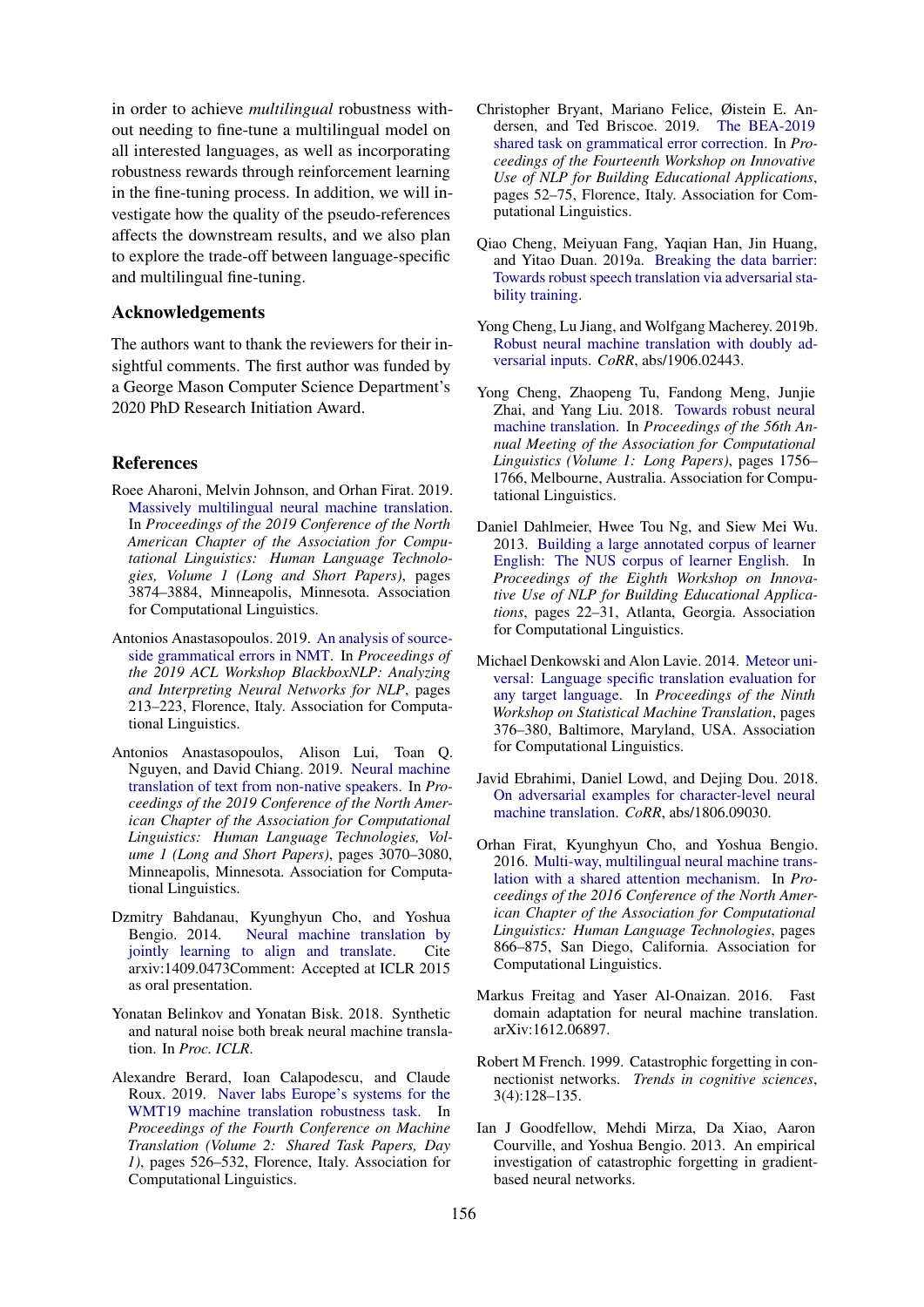- <span id="page-8-2"></span>Georg Heigold, Stalin Varanasi, Günter Neumann, and Josef van Genabith. 2018. [How robust are character](https://www.aclweb.org/anthology/W18-1807)[based word embeddings in tagging and MT against](https://www.aclweb.org/anthology/W18-1807) [wrod scramlbing or randdm nouse?](https://www.aclweb.org/anthology/W18-1807) In *Proceedings of the 13th Conference of the Association for Machine Translation in the Americas (Volume 1: Research Papers)*, pages 68–80, Boston, MA. Association for Machine Translation in the Americas.
- <span id="page-8-4"></span>Jindřich Helcl, Jindřich Libovický, and Martin Popel. 2019. [CUNI system for the WMT19 robustness](https://doi.org/10.18653/v1/W19-5364) [task.](https://doi.org/10.18653/v1/W19-5364) In *Proceedings of the Fourth Conference on Machine Translation (Volume 2: Shared Task Papers, Day 1)*, pages 539–543, Florence, Italy. Association for Computational Linguistics.
- <span id="page-8-13"></span>Melvin Johnson, Mike Schuster, Quoc V. Le, Maxim Krikun, Yonghui Wu, Zhifeng Chen, Nikhil Thorat, Fernanda B. Viegas, Martin Wattenberg, Greg ´ Corrado, Macduff Hughes, and Jeffrey Dean. 2016. [Google's multilingual neural machine translation](http://arxiv.org/abs/1611.04558) [system: Enabling zero-shot translation.](http://arxiv.org/abs/1611.04558) *CoRR*, abs/1611.04558.
- <span id="page-8-14"></span>Marcin Junczys-Dowmunt, Roman Grundkiewicz, Tomasz Dwojak, Hieu Hoang, Kenneth Heafield, Tom Neckermann, Frank Seide, Ulrich Germann, Alham Fikri Aji, Nikolay Bogoychev, et al. 2018. Marian: Fast neural machine translation in c++. arXiv:1804.00344.
- <span id="page-8-6"></span>Vladimir Karpukhin, Omer Levy, Jacob Eisenstein, and Marjan Ghazvininejad. 2019. [Training on synthetic](http://arxiv.org/abs/1902.01509) [noise improves robustness to natural noise in ma](http://arxiv.org/abs/1902.01509)[chine translation.](http://arxiv.org/abs/1902.01509) *CoRR*, abs/1902.01509.
- <span id="page-8-15"></span>Philipp Koehn. 2004. [Statistical significance tests](https://www.aclweb.org/anthology/W04-3250) [for machine translation evaluation.](https://www.aclweb.org/anthology/W04-3250) In *Proceedings of the 2004 Conference on Empirical Methods in Natural Language Processing*, pages 388– 395, Barcelona, Spain. Association for Computational Linguistics.
- <span id="page-8-11"></span>Philipp Koehn, Hieu Hoang, Alexandra Birch, Chris Callison-Burch, Marcello Federico, Nicola Bertoldi, Brooke Cowan, Wade Shen, Christine Moran, Richard Zens, Chris Dyer, Ondřej Bojar, Alexandra Constantin, and Evan Herbst. 2007. [Moses: Open](https://www.aclweb.org/anthology/P07-2045) [source toolkit for statistical machine translation.](https://www.aclweb.org/anthology/P07-2045) In *Proceedings of the 45th Annual Meeting of the Association for Computational Linguistics Companion Volume Proceedings of the Demo and Poster Sessions*, pages 177–180, Prague, Czech Republic. Association for Computational Linguistics.
- <span id="page-8-1"></span>Philipp Koehn and Rebecca Knowles. 2017. [Six chal](https://doi.org/10.18653/v1/W17-3204)[lenges for neural machine translation.](https://doi.org/10.18653/v1/W17-3204) In *Proceedings of the First Workshop on Neural Machine Translation*, pages 28–39, Vancouver. Association for Computational Linguistics.
- <span id="page-8-12"></span>Taku Kudo and John Richardson. 2018. [SentencePiece:](https://doi.org/10.18653/v1/D18-2012) [A simple and language independent subword tok](https://doi.org/10.18653/v1/D18-2012)[enizer and detokenizer for neural text processing.](https://doi.org/10.18653/v1/D18-2012) In *Proceedings of the 2018 Conference on Empirical*

*Methods in Natural Language Processing: System Demonstrations*, pages 66–71, Brussels, Belgium. Association for Computational Linguistics.

- <span id="page-8-3"></span>Xian Li, Paul Michel, Antonios Anastasopoulos, Yonatan Belinkov, Nadir Durrani, Orhan Firat, Philipp Koehn, Graham Neubig, Juan Pino, and Hassan Sajjad. 2019. [Findings of the first shared task on](https://doi.org/10.18653/v1/W19-5303) [machine translation robustness.](https://doi.org/10.18653/v1/W19-5303) In *Proceedings of the Fourth Conference on Machine Translation (Volume 2: Shared Task Papers, Day 1)*, pages 91–102, Florence, Italy. Association for Computational Linguistics.
- <span id="page-8-5"></span>Hairong Liu, Mingbo Ma, Liang Huang, Hao Xiong, and Zhongjun He. 2018. [Robust neural machine](http://arxiv.org/abs/1810.06729) [translation with joint textual and phonetic embed](http://arxiv.org/abs/1810.06729)[ding.](http://arxiv.org/abs/1810.06729) *CoRR*, abs/1810.06729.
- <span id="page-8-16"></span>David Lopez-Paz and Marc'Aurelio Ranzato. 2017. Gradient episodic memory for continual learning. In *Advances in neural information processing systems*, pages 6467–6476.
- <span id="page-8-0"></span>Minh-Thang Luong, Hieu Pham, and Christopher D. Manning. 2015. [Effective approaches to](http://arxiv.org/abs/1508.04025) [attention-based neural machine translation.](http://arxiv.org/abs/1508.04025) *CoRR*, abs/1508.04025.
- <span id="page-8-8"></span>Paul Michel, Xian Li, Graham Neubig, and Juan Pino. 2019a. [On evaluation of adversarial perturbations](https://doi.org/10.18653/v1/N19-1314) [for sequence-to-sequence models.](https://doi.org/10.18653/v1/N19-1314) In *Proceedings of the 2019 Conference of the North American Chapter of the Association for Computational Linguistics: Human Language Technologies, Volume 1 (Long and Short Papers)*, pages 3103–3114, Minneapolis, Minnesota. Association for Computational Linguistics.
- <span id="page-8-7"></span>Paul Michel and Graham Neubig. 2018. [MTNT: A](http://arxiv.org/abs/1809.00388) [testbed for machine translation of noisy text.](http://arxiv.org/abs/1809.00388) *CoRR*, abs/1809.00388.
- <span id="page-8-17"></span>Paul Michel, Elisabeth Salesky, and Graham Neubig. 2019b. Regularizing trajectories to mitigate catastrophic forgetting. Preprint.
- <span id="page-8-9"></span>Courtney Napoles, Keisuke Sakaguchi, and Joel Tetreault. 2017. [JFLEG: A fluency corpus and](https://www.aclweb.org/anthology/E17-2037) [benchmark for grammatical error correction.](https://www.aclweb.org/anthology/E17-2037) In *Proceedings of the 15th Conference of the European Chapter of the Association for Computational Linguistics: Volume 2, Short Papers*, pages 229–234, Valencia, Spain. Association for Computational Linguistics.
- <span id="page-8-10"></span>Kishore Papineni, Salim Roukos, Todd Ward, and Wei-Jing Zhu. 2002. [Bleu: a method for automatic eval](https://doi.org/10.3115/1073083.1073135)[uation of machine translation.](https://doi.org/10.3115/1073083.1073135) In *Proceedings of the 40th Annual Meeting of the Association for Computational Linguistics*, pages 311–318, Philadelphia, Pennsylvania, USA. Association for Computational Linguistics.